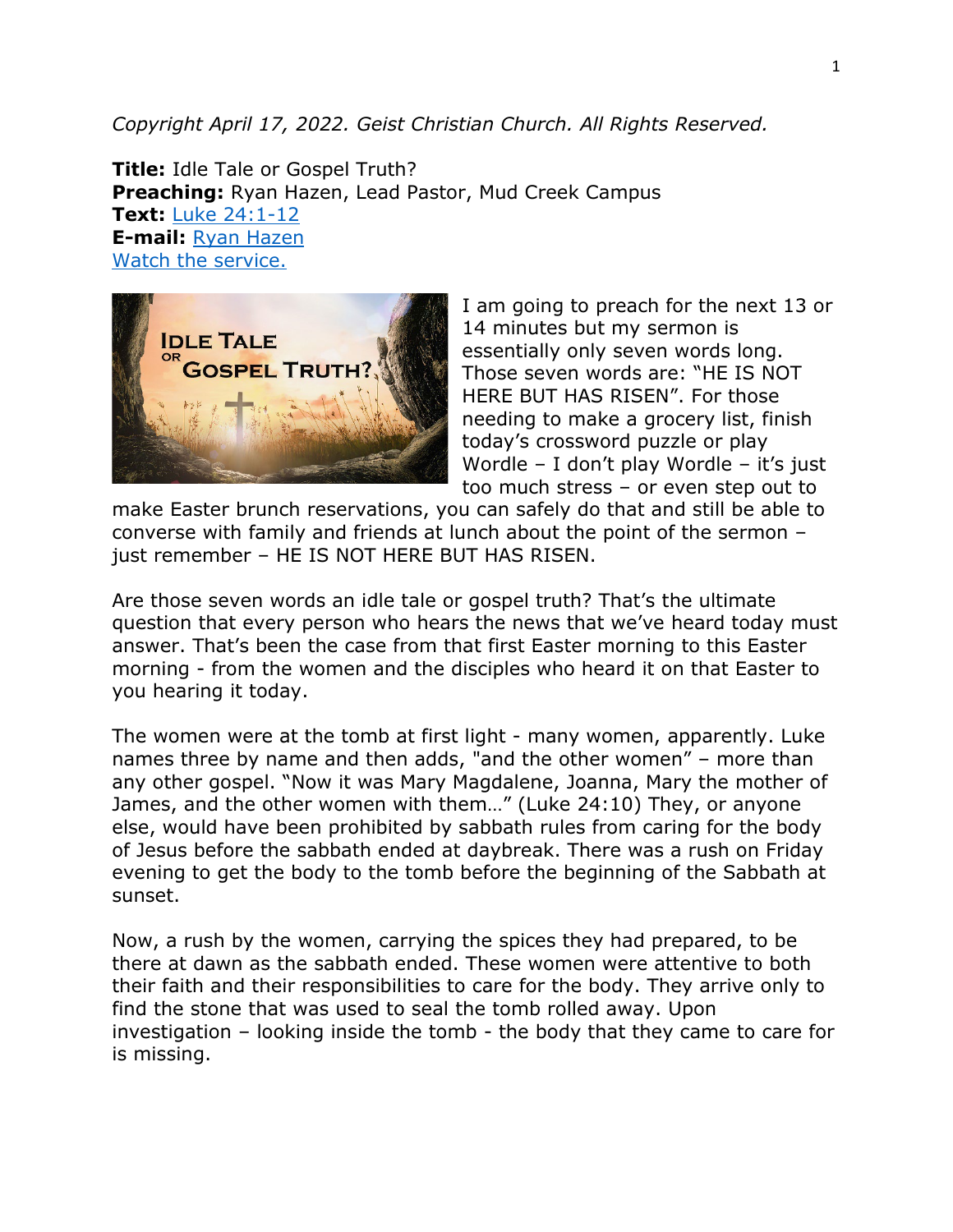Can you imagine even for a moment what these women felt and thought? Did they think they might have come to the wrong tomb? After all, it was early in the morning – you know how it's hard to see at dusk and dawn – it's light out but not really. Their eyes were likely blurred with tears and they surely hadn't slept well. But it had to be the right tomb. They would have been there when Jesus' body was put there. Luke says, ". . . they were perplexed about this." (Luke 24:4a) Shortly after arrival, they encounter two men in dazzling clothes and Luke takes their emotions up a notch and uses the word "terrified."

I'm right there with them. Perplexed, sure, but also apprehensive, afraid, terrified – those are all good descriptors. These two men standing there telling the women that "HE IS NOT HERE BUT HAS RISEN." It didn't take these women very long to figure things out. Luke tells us that once these men remind the women of what Jesus had said about his death and resurrection, their negative emotions were put to rest. Doubt turned to faith. Being perplexed turned to understanding. Being afraid and apprehensive went by the wayside. They knew what that empty tomb meant and they headed out to share the Good News.

They head directly to the apostles, now 11 of them, and report their findings. Luke is the only of the four gospels to report what the eleven were thinking when the women tell their story – "But these words seemed to them an idle tale, and they did not believe them." (Luke 24:11). The last verse of Luke's resurrection account has one of the eleven, Peter, running to the tomb to see if what the women said might have a shred of truth to it. The account ends with Peter seeing for himself and returning home and being "amazed at what had happened."

The apostles thinking that the women were telling an "idle tale" reminded me of last year's Netflix movie, *Don't Look Up.* {INSERT PICTURE} It stars Leonardo DiCaprio as Randall and Jennifer Lawrence as Kate. The two are astronomers who discover that an asteroid is on a collision course with Earth. They try to get the government and the general public to do something about it – even just to believe them. From the beginning of their attempts to share the news, Randall gets listened to and respected more than Kate, and she is portrayed as being too emotional.

Later, as a general denial of the seriousness of the situation grows, Kate and Randall team up to start an information campaign online when the asteroid becomes visible from the earth, telling people to "Look Up!" so that they can believe by seeing for themselves what they are being told. The politicians, however, start their campaign - "Don't Look Up!" At every turn, the people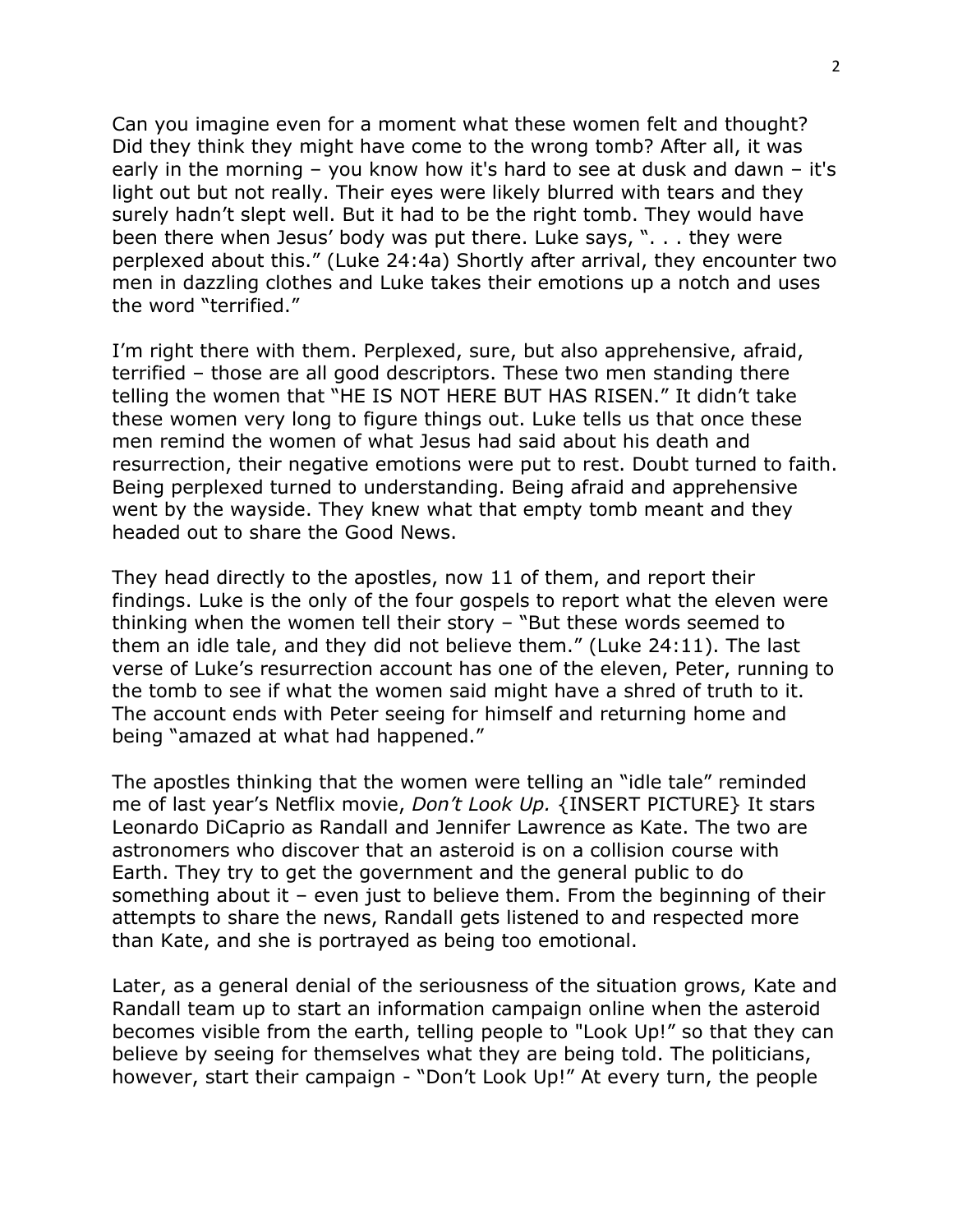who know the truth are made out to be hysterical and too emotional and it's maddening to watch. $<sup>1</sup>$  $<sup>1</sup>$  $<sup>1</sup>$ </sup>

Many people think that modern skepticism regarding miraculous events raises our doubts about reports of Jesus' resurrection. But Luke's account of the apostles' reaction to the women that this is an "idle tale" reminds all of us who celebrate Easter that faith begins in the tomb – then and now. Before we can do anything else in our faith journey, we have to decide if this is an idle tale or gospel truth. Preacher Fred Craddock observed that "Matters of faith are never finally proven. Faith is communicated by witness."[2](#page-4-1) That is where we find ourselves this day.

Over time, this idle tale lightened up a darkened future but, at the time, after what had happened to Jesus, their faith must have been shaken. How would they go on? The tomb of death became darker than ever. If we say this is an idle tale, we're saying we're satisfied with a darkened tomb that has no exit – for Jesus and us. Can we be satisfied with that, especially for ourselves and those we love? What does it do to our conception of life itself to believe that it simply ends and that that is all there is to it?

When Sigmund Freud's daughter, Sophia, died of influenza, he was so numbed by the sudden tragedy that he could only say unbelievingly, "She was blown away as if she had never been." Her influence may have lived on in his life and the lives of others, but what about that terrible darkness at the end of her life?[3](#page-4-2)

Leo Tolstoy lost three children and two aunts to death during the four years he was writing his novel, *Anna Karenina*. The novel is permeated with the question of meaning in the face of death. One of his biographers says: "Tolstoy had reached the farthest point to which his intelligence and imagination could take him as an observer of life, and there he found only one meaningful question: When one recognizes the inevitability of death, how can he go on living?"[4](#page-4-3)

The news the disciples at first called an idle tale can help with Freud's and Tolstoy's and our questions because it points to a dazzling light in an empty tomb. All is not darkness in the mysterious region of death. There is a light in the darkness, and it speaks of life and joy! After more than twenty centuries, some still call the news of Christ's resurrection an idle tale. But many others, in every century, since the news was first announced, have been convinced, because of their encounter with the living Christ, that it is not an idle tale but rather is gospel truth.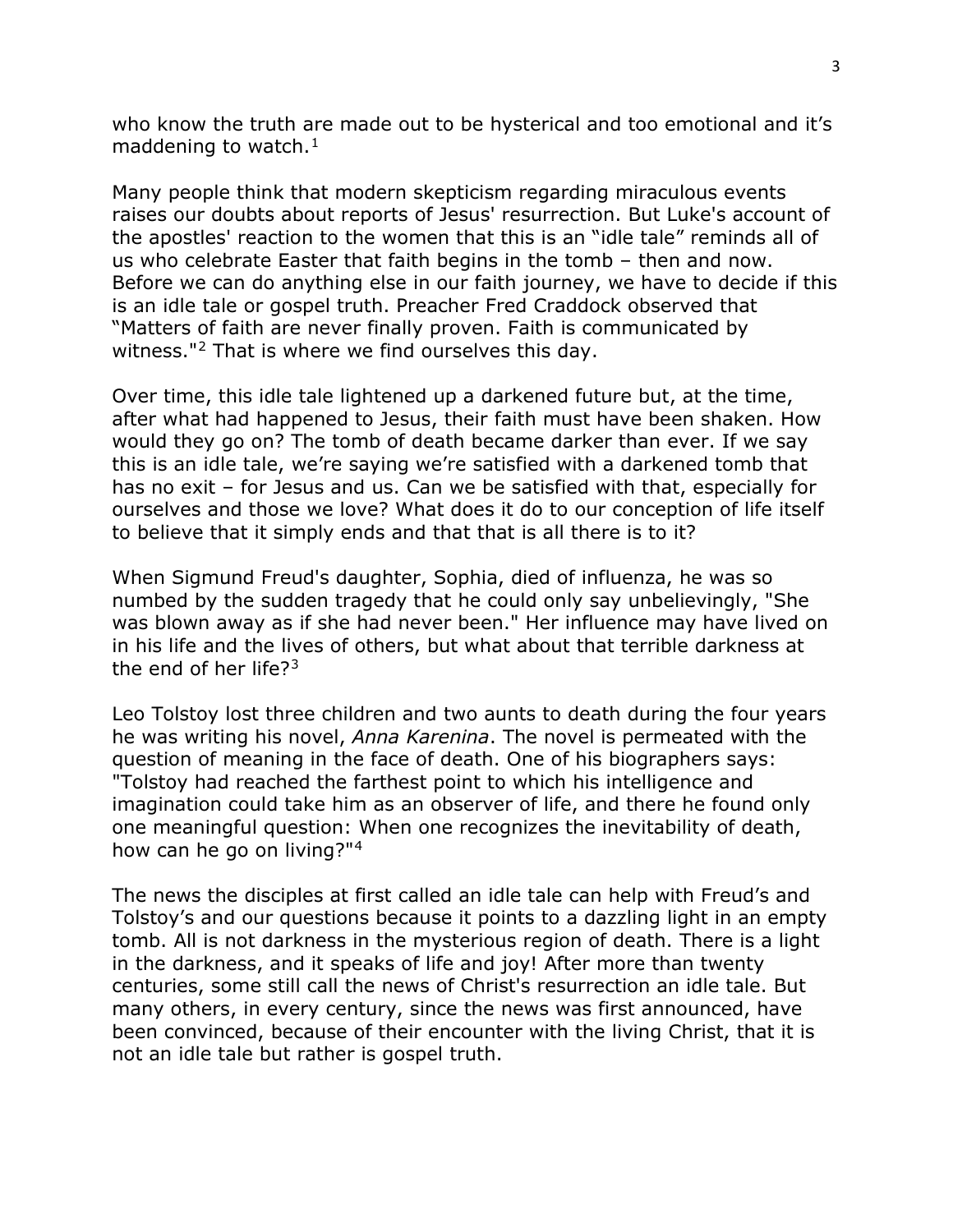This news that is gospel truth – news of a risen Christ - is an invitation to let a dream take hold of us. We can live in companionship with one who talked about a kingdom where God's will would be done on earth as it is done in heaven. We need to be possessed by that dream. This Christ who now speaks on the resurrection side of that garden tomb calls us to loyalty to him, to serve in his name. Even when our commitment becomes weak and slack, he keeps calling us to faithfulness and purposeful devotion to him. And because death could not hold him, there is light in the darkness. So we can have hope of life, abundant and eternal, both now and beyond the event of death.

Historians may remember the name Nikolai Ivanovich Bukharin. Bukharin was a Russian Communist leader. He took part in the Bolshevik Revolution of 1917, was editor of the Soviet newspaper Pravda and was a full member of the Politburo. His works on economics and political science are still read today. I read about him this week in a condensed version of the relationship between Ukraine and the beginning of the Soviet Union in 1922.

There is a story told about a journey Bukharin took from Moscow to Kiev in 1930 to address a huge assembly on the subject of atheism. Addressing the crowd, he aimed at Christianity hurling insults, arguments, and proof against it. An hour later he was finished. He looked out at what seemed to be the smoldering ashes of people's faith. "Are there any questions?" Bukharin demanded.

Deafening silence filled the auditorium but then one man approached the platform and mounted the lectern and stood near the communist leader. He surveyed the crowd first to the left and then to the right. Finally, he shouted the ancient greeting known well in the Russian Orthodox Church: "CHRIST IS RISEN!" En masse the crowd rose as one and the response came crashing like the sound of thunder: "HE IS RISEN INDEED!"[5](#page-4-4)

When Jesus rose, he left the tomb behind. The tomb is a bit actor in this Easter drama. It had its moment of glory on the stage, and then it was gone. The Gospel leaves it behind. We need to leave the tomb behind so that we can understand what has happened for us on this amazing day. If we continue to gaze at the tomb, all we'll see is dark emptiness. We'll miss the blazing brightness of a risen Christ. If we continue to gaze at the tomb, all we see is the reminder of death. We'll miss the glory of life following a risen Christ.

Though the apostles did not believe them, what the women knew and shared could not be taken away from them. The same is true for us today. Everything that weighs us down can be put to death in order for God to raise